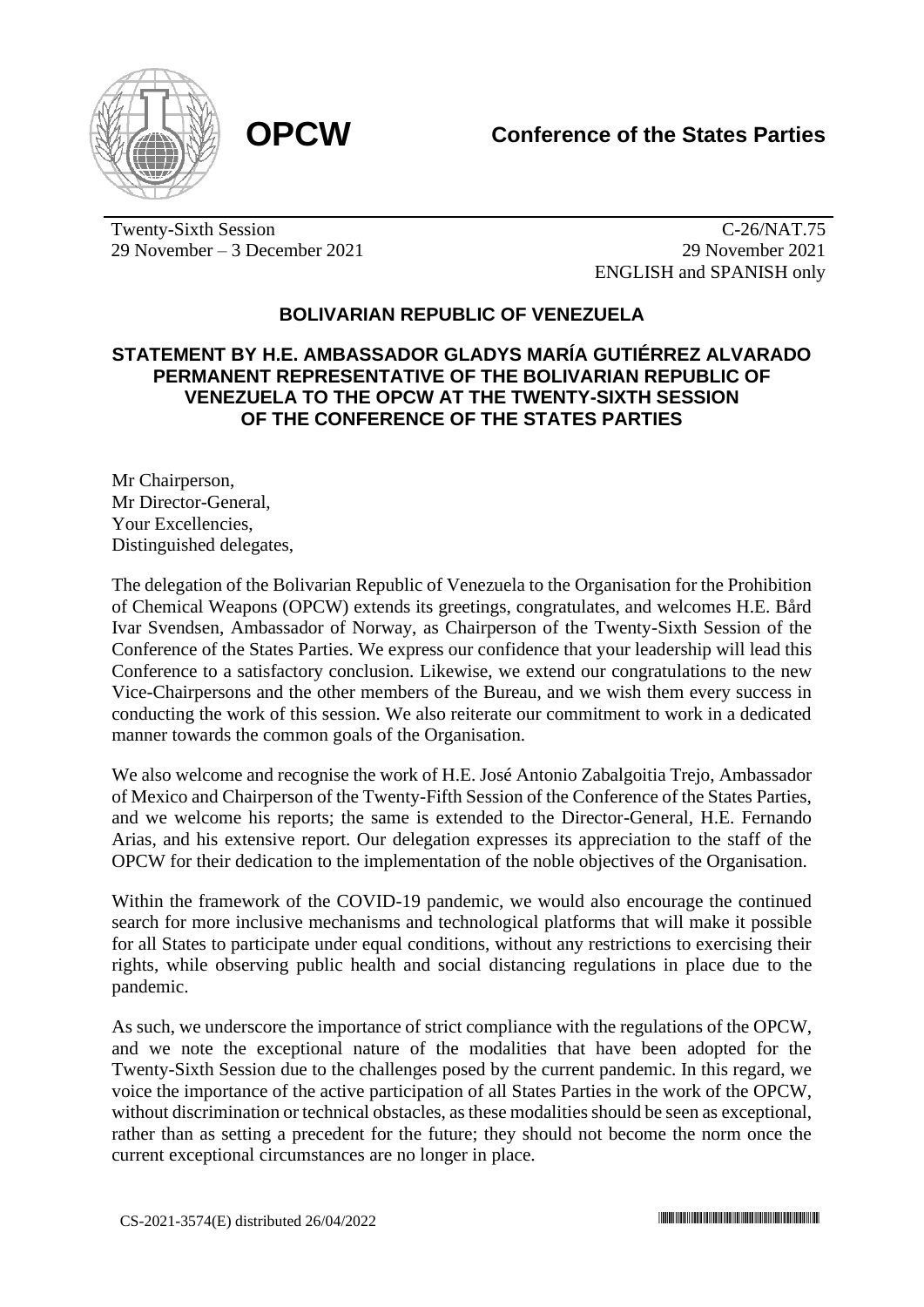C-26/NAT.75 page 2

Venezuela reiterates its commitment to the OPCW and once again reaffirms the need to defend the principles set out in the Convention safeguarding the technical essence of this Organisation and preserving this multilateral space, which is so important for global disarmament and the non-proliferation of chemical weapons. This commitment is also demonstrated through the fulfilment of our obligations as a State Party.

Venezuela aligns itself with the statement delivered by the Non-Aligned Movement (NAM) and China. We underscore that the destruction of chemical weapons is the top and fundamental priority of the Organisation, which is why we urge the United States of America, the only possessor State, to accelerate every measure necessary to ultimately finalise the expedited destruction of its declared arsenal in order to ensure compliance with the provisions of the Convention and the relevant decisions adopted by the Organisation's policy-making organs.

In this same way, Venezuela expresses its strongest and most unequivocal condemnation of the use of chemical weapons and toxic chemical products as a weapon anywhere, by anyone, and under any circumstances.

In line with what was expressed in the aforementioned statement by the NAM and China, Venezuela maintains a principled position on the existence and proliferation of weapons of mass destruction, which it sees as a continued, serious threat to international peace and security.

With regard to the elimination and destruction of Syrian chemical weapons and the destruction of Syrian chemical weapons production facilities, we welcome the reports by the Director-General on the finalisation of the destruction of all the weapons and production facilities declared by the Syrian Arab Republic. We hope that the existing satisfactory cooperation between the OPCW and the Syrian Arab Republic will continue with all issues. At the same time, we reiterate and urge that it continue successfully, without any type of external interference, and with complete respect for Syria's sovereignty and territorial integrity.

Venezuela expresses its profound concern over any intent to accuse States Parties of using chemical weapons based on unfounded allegations made in media reports or any other open-source information, including non-governmental entities. This trend could become a dangerous precedent in the future work of the OPCW, which is an international organisation capable of verifying the compliance of States Parties with the provisions of the Convention, the authority and credibility of which must be maintained and respected at all times.

The surge in this type of practice is absolutely unacceptable and should bring those engaged in such to reflect on their actions. Within this context, our efforts must focus on improving the efficacy of the activities of the OPCW in terms of addressing cases of alleged use of chemical weapons; it is imperative that every step is carried out strictly within the framework of this Convention. This concerns maintaining and strengthening the most important multilateral instrument in the field of non-proliferation and disarmament.

With regard to the chemical weapons abandoned by Japan on the territory of China, we note the recent progress in the destruction of these chemical weapons, in spite of the impact of COVID-19, and we urge all delegations to keep abreast of this matter, which is an important objective for this Organisation, the completion of which would not be possible without the cooperation of both countries.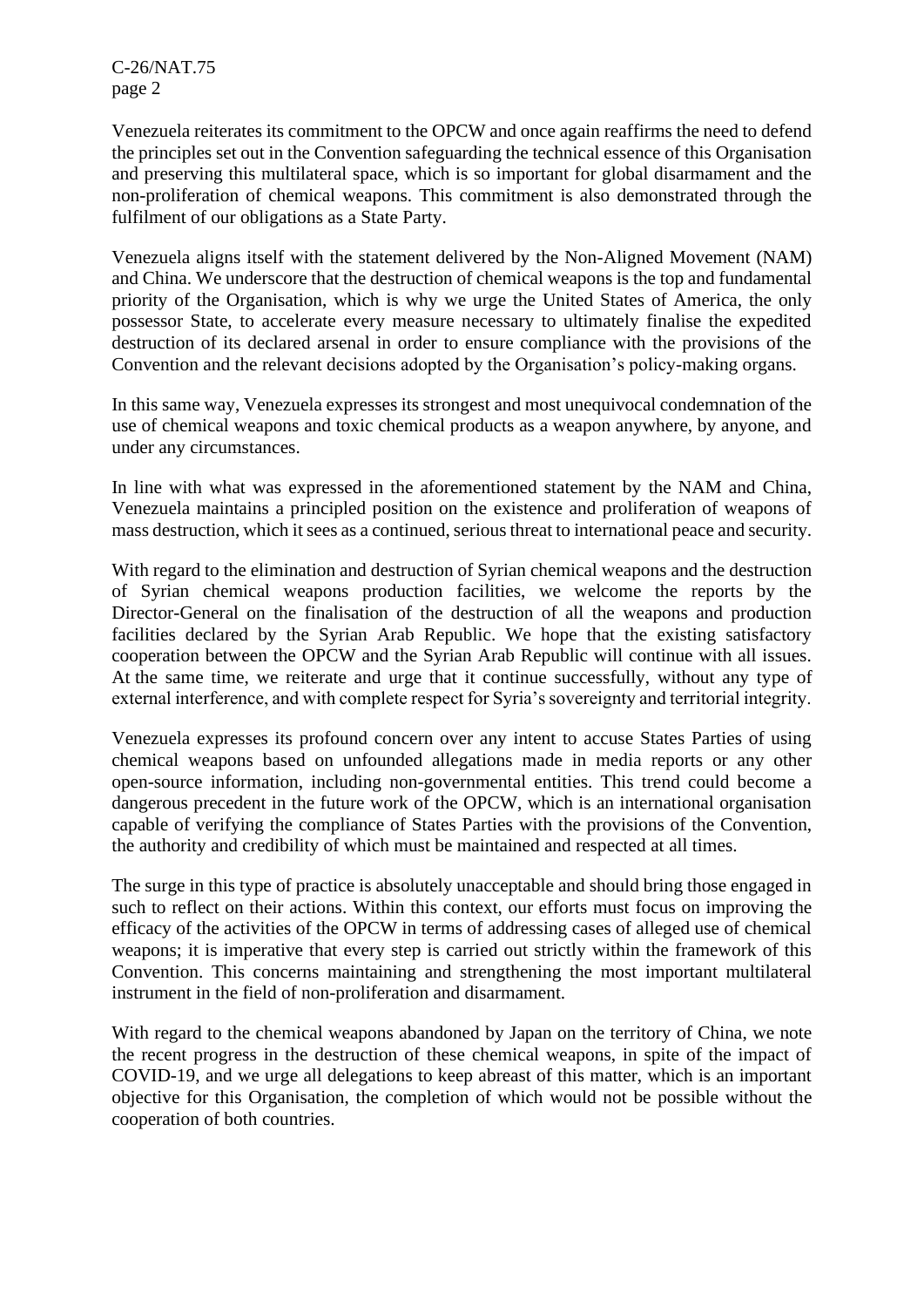We also insist on addressing all the technical and legal aspects in a structured discussion on the use of aerosolised central nervous system-acting chemicals (CNS-acting chemicals) in order to advance towards the objective of adopting standards aligned with the Chemical Weapons Convention. We emphasise the need to redouble efforts via dialogue and consensus in order to get to the bottom of this issue in an integral and constructive manner with the aim of achieving a true consensus among the States Parties—and not an illusory consensus imposed by a small group of countries.

The implementation of some of the pillars of the Convention continues to be an outstanding issue at this Organisation. Venezuela reiterates the need to make progress and achieve concrete goals in the implementation of the provisions of Article XI relating to the economic and technological development of the States Parties; this is one of the pillars of the Convention for which implementation continues to be delayed in spite of its importance for all States Parties.

In this regard, we call for the removal of any type of discriminatory restriction relating to the economic and technological development of the States, and we reiterate our rejection of any coercive unilateral measures against other States Parties, which are contrary to the letter and spirit of the Convention, and which affect its long-term viability, as it has an adverse impact on the development of countries that, like ours, are seriously affected by such arbitrary and unilateral sanctions.

Venezuela has for some years now been facing a series of different kinds of aggressions, attempted coups, the sabotage of its public services, a siege upon its economy, an attack against its currency, and the embargo of its financial institutions. For a long time even before these coercive, unilateral measures, which have ultimately become sanctions against our country, were made public, these had been put into motion, making commercial trade and economic development impossible, impeding the acquisition of foodstuffs, medicines, medical equipment, and general goods and services that are fundamental for the population and the sustainment of our most important national industry—the petrol industry, which is a fundamental pillar of our economy; this combined with the policy of confiscating our assets and freezing our country's accounts, amounting to nearly USD 30 billion.

Thus, our country reiterates its willingness to honour its financial commitments to the OPCW. In this regard, we recognise the good will of the Director-General in supporting the arrangements needed to establish, on behalf of the Organisation and the Host Country, a mechanism or channel that will allow our country to have in place a secure way to honour said financial commitments.

Regrettably, until now these efforts have been unproductive due to the coercive unilateral measures that make it impossible to have the normal interaction that would allow us to fulfil these commitments. For all of these reasons, we reiterate our request for assistance, both to the relevant departments of the Technical Secretariat, as well as the Host Country's national entities that would help us move forward and carry out the transfer of financial resources from our country to the Organisation.

Our delegation, in line with the tenets and principles that we have continually upheld throughout all our statements, has insisted against politicising our discussions in order to preserve the eminently technical essence of the OPCW. For this reason, we advocate for searching for a consensus and dialogue among all States Parties, to make it possible to create the conditions necessary to take consensus-based decisions as the main approach to working, without giving into the temptation of forcing through a vote, which will only lead to greater polarisation within our Organisation.